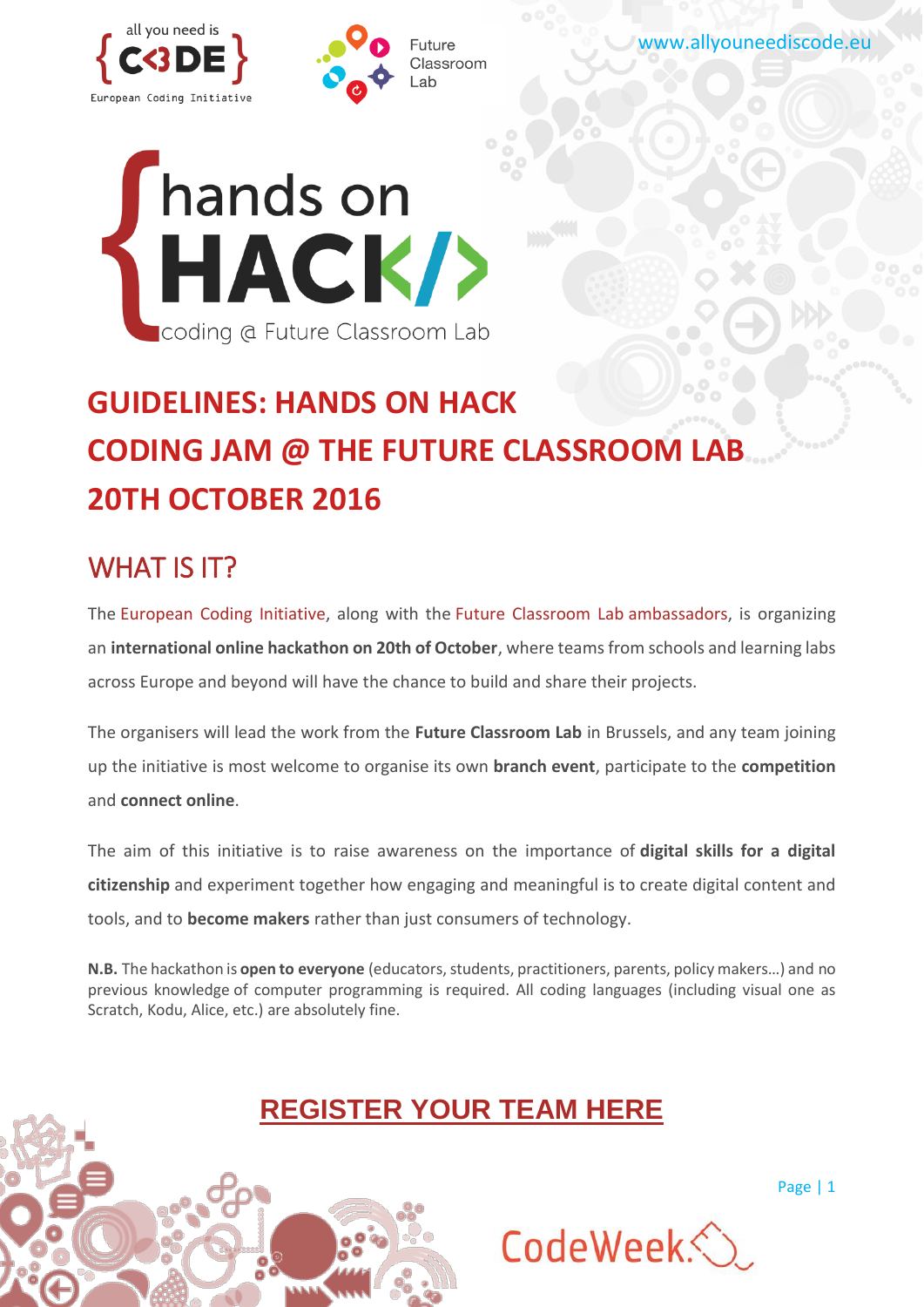



### **Categories**

The hackathon will revolve around three major themes, and best projects will be awarded under the following categories:

**CREATIVITY**: Design an interactive game or an animation, develop a software or an app, build a robot, compose a song…unleash your creativity!

**PROBLEM SOLVING:** Are you concerned about a problem affecting your school or community? How would you help to solve it via technology?

**THE FUTURE OF LEARNING:** Innovators drive the change and transform the world we live in. How do you think teaching and learning should look like in the future?

## **How does it work?**

The first thing you need to participate in a hackathon, is to understand the concept behind the event. Hacking is about creative problem solving, and a hackathon is an event where people come together to solve problems. Have a look at the following steps to understand how it will work.

#### **BEFORE THE EVENT**

**TEAM UP.** Build one or more team(s) of **ideally 3-7 people** (smaller and larger groups are also welcome). The event is open to pupils, students, teachers, parents, professionals, anyone. Make sure your team have a variety of skills: communication, management, creativity, leadership, coding, etc.

**REGISTER YOUR TEAM.** Fill in [this online form](https://www.surveymonkey.com/r/handsonhackregistration) to register your team. **Choose a name for your team**, as we will use this to refer to you in the communications.

**EXPLORE THE TOOLS.** Once you have built your team, **have a look at our [resources repository](http://www.allyouneediscode.eu/teachers) and to [the toolkit](http://www.allyouneediscode.eu/documents/12411/0/%23HandsOnHack_toolkit.pdf/cda71bb0-fecb-4d49-ac39-14fca65367d5)**. Explore different tools, websites or techniques for teaching and learning coding, and decide which of these tools you prefer to create your prototype.



CodeWeek<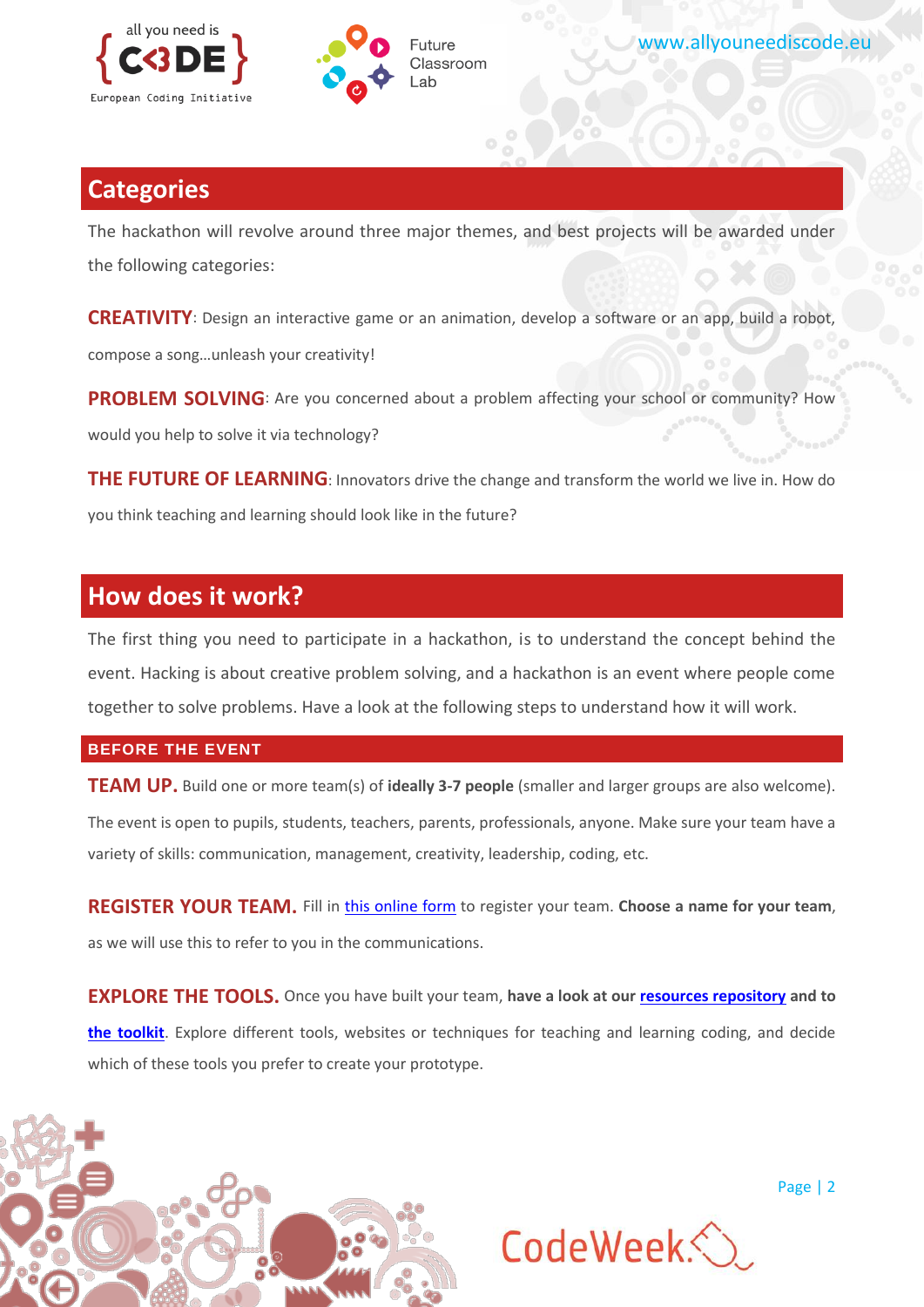

#### **DURING THE EVENT**

**MIND THE TIME.** On the **20th of October, at 9:30 in the morning**, the organisers will **kick off the hackathon**, from the Future Classroom Lab in Brussels, unveiling the specific topic of the competition. You will have **up to 8 hours** to complete the activity and submit your video and prototype sheet by 5:30 pm.

Future Classroom  $ab$ 

**BE CREATIVE.** Unleash your imagination and be disruptive. There is no limit. **You can create everything you want**. Design an interactive game or an animation, develop an app, build a robot, compose a song, hack something that already exists. Your imagination and creativity will make it special.

**BE AMBITIOUS.** Your idea is special, make sure all the teams can see this too. **Take pictures or record videos** during the creative process, share what's going on with other teams. By the end of the hackathon you will have to produce **a 2-minute-long video** to share your creation, along with a short document outlining the main elements of your prototype.

**HAVE FUN.** Make the best out of this experience, but first of all enjoy and have fun. Inventing, building, hacking is extremely engaging, so make sure all the members of your team enjoy it. Be respectful and attentive to others' opinions and views, teamwork is the key to success (and fun).

### **What will you need to participate?**

In order to participate in the hackathon, you will most likely need the following things:

#### **A ROOM WHERE YOU CAN SPEND THE DAY**

Make sure you can use the same room for the whole day. Looking for a different room during the hackathon is not a good idea, as you will lose some valuable time that may prevent you from finishing your prototype on time.

#### **CATERING / FOOD & BEVERAGES**

Have in mind that the hackathon lasts 8 hours, so you will need to have some food and drinks to provide your students with during the whole day.

#### **A GOOD INTERNET CONNECTION**

Apart from a good internet connection, it is recommended to have at least one computer to connect with the organisers, as well as with the other teams, during the hackathon.

CodeWeek<

Page | 3

www.allyouneediscode.eu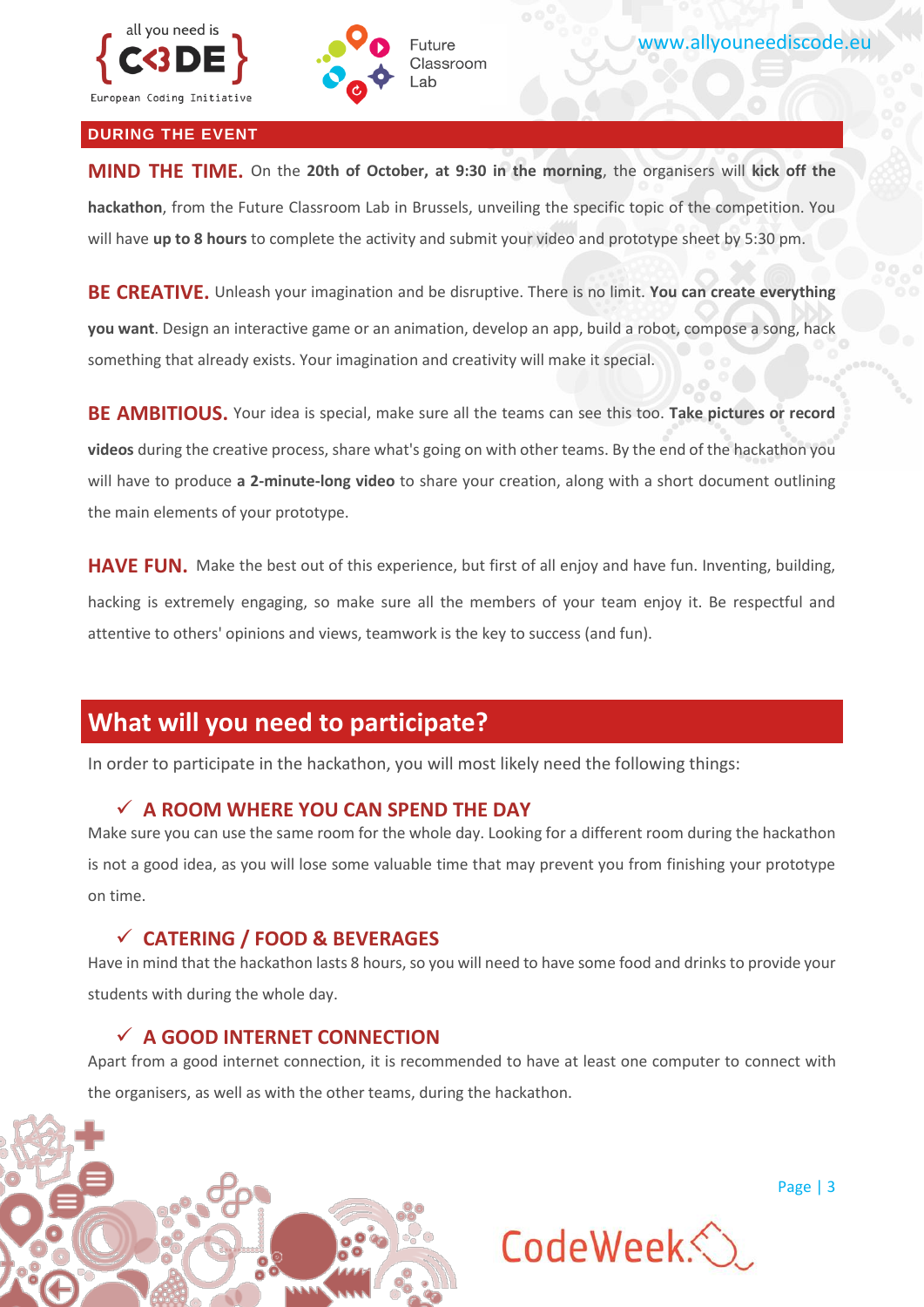



#### **POSSIBLY, A SOCIAL MEDIA CHANNEL**

A twitter account is highly recommended to follow the organisers and the other teams. The organisers will interact with the participants via both twitter and Facebook. If you don't have a twitter account, and you would like to interact with other participants during the event, we strongly recommend you to open one account for the event, as this will be the only way to share your contributions with the other teams and the organisers in real time.

**Follow** the coding initiative twitter account **[@needcodeeu](https://twitter.com/NeedCodeEU)** 

**Watch out** for the hashtag **#HandsOnHack**

**Like** our Facebook pages and visit our website to get the last updates:

[All you need is code](http://www.allyouneediscode.eu/home) website [All you need is code](https://www.facebook.com/needcodeeu/?fref=ts) Facebook page [Future Classroom Lab](https://www.facebook.com/futureclassroomlab/) Facebook page

## **What will happen during the event?**

During the hackathon, there will be different times when the organisers connect to the participants. Read the information below carefully to know what each team is expected to do during the hackathon, and **stay tuned to the contact point and the three check points** to be able to follow the event properly.

#### **AGENDA**

9:30-10:00 *Kick off* 12:30-13:00 13:00-13:30 13:30-14:00 *Show & Tell*

10:00-11:00 **Brainstorming** 11:00-11:30 *Check Point 1* 11:30-12:30 **Idea Development** *Check Point 2* Lunch break 14:00-16:30 **Solution Design** 16:30-17:00 *Check Point 3* 17:00-18:00 Wrap up & submission

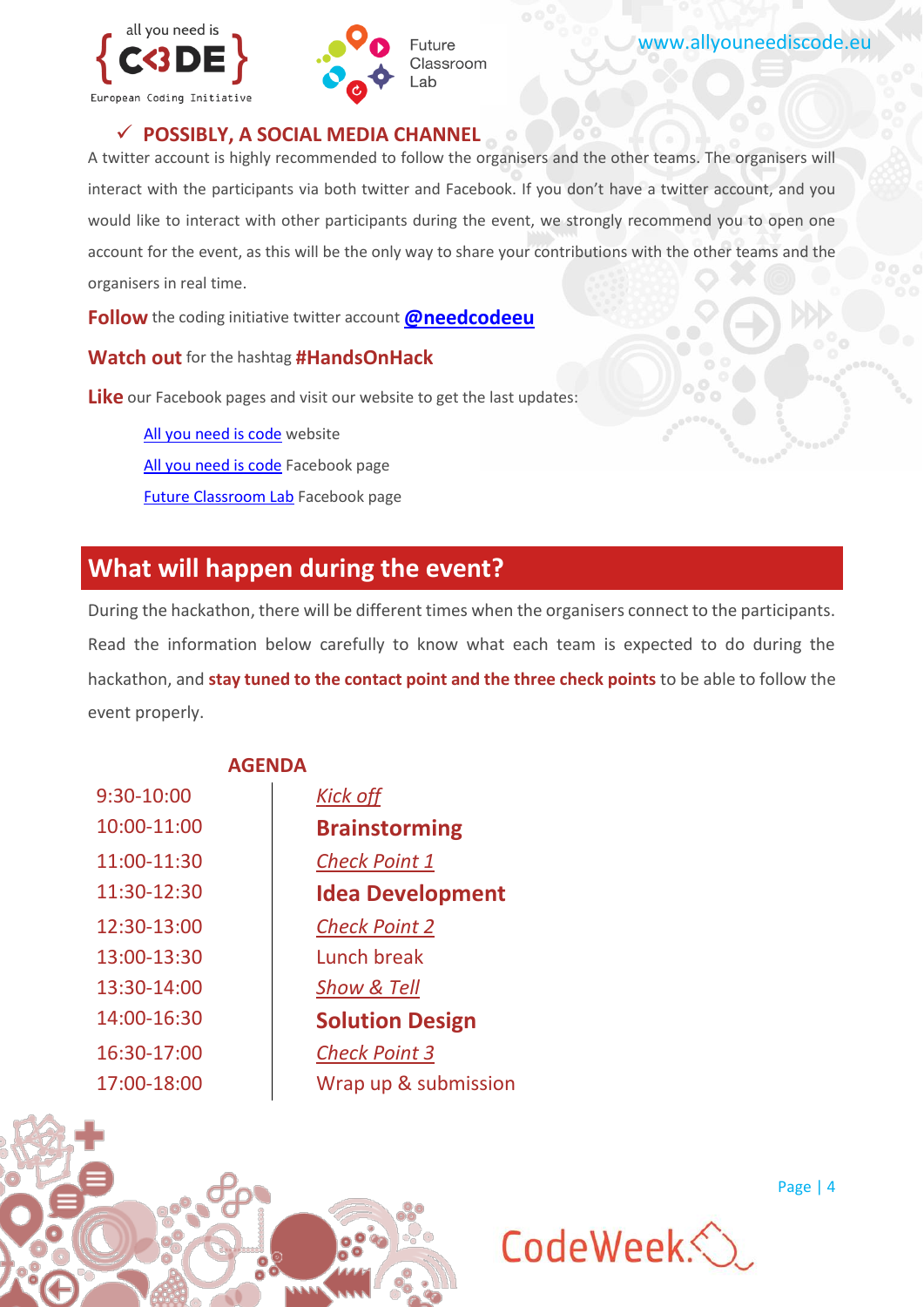



#### **9:30-10:00 Kick off**

The organisers will kick off the event though a video conference with all the participants. They will give the last instructions for the teams to start working on their projects and they will unveil the specific focus topic of the day. **The link to join the video conference will be sent the week before the event.**

#### **10:00-11:00 Brainstorming**

Now it is time to brainstorm. Reflect on the three categories of the hackathon: Digital Creativity, Problem Solving, the Future of Learning, and choose the one most relevant to your team. Then, unleash your imagination and be disruptive. Do not focus too much on the final product you want to make, but on the problem you want to solve, the need you want to meet, the idea you want to give shape to.

#### **11:00-11:30** *Check Point 1*

*By this time, you should have a rough idea of what you want to create and why. All the participants are encouraged to share their work via social media channels, with a picture, a sentence, micro video, etc.* 

#### *Twitter* **@needcodeeu #HandsOnHack or Facebook [All you need is code](https://www.facebook.com/needcodeeu/?fref=ts)**

#### **11:30-12:30 Idea Development**

Try to figure out how you want to give shape to your idea (you can design an interactive game or animation, develop an app, compose a song), and what tools or programming languages you want to use (you can use a visual programming language, an app, etc.). You can get inspired having a look at our repository of resources and toolkit. Decide which of these tools you prefer to use to create your prototype and start designing the structure of your creation.

#### **12:30-13:00** *Check Point 2*

*By now, you should have chosen the prototype you want to create, the media you are going to use for your prototype, and what its basic structure will look like. All the participants are encouraged* to write a twitter post explaining what you have decided to do and how you intend to create your prototype*. Twitter* **@needcodeeu #HandsOnHack or Facebook [All you need is code](https://www.facebook.com/needcodeeu/?fref=ts)**



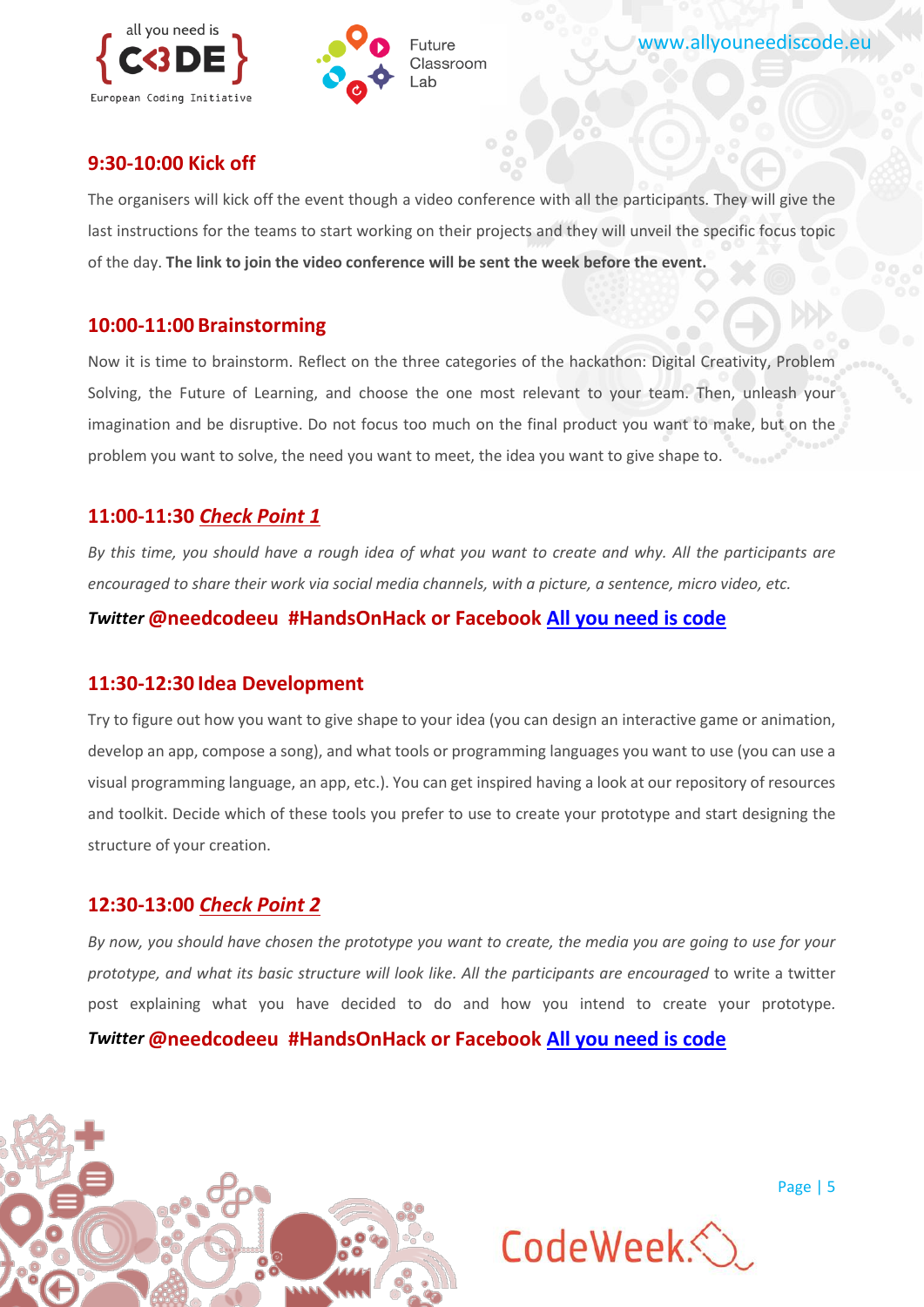



#### **13:00-13:30 Lunch break**

#### **13:30-14:00** *Show & Tell*

Some of the teams taking part to the hackathon will broadcast from their venues via Periscope. They will have maximum 3 minutes to share what they have been doing. If you want to broadcast a short streaming video from your venue, please install Periscope on your smartphone and send your Periscope handle to [bart.verswijvel@eun.org.](mailto:bart.verswijvel@eun.org) (@bartverswijvel). We will announce before the event who will broadcast when. Anyone with a Periscope account will be able to view the streaming videos if you follow the accounts.

All the other participants are also encouraged to share updates on your work: what you have done so far, what problems/challenges you are facing, your free thoughts (Are you happy to what you have done so far? Do you think you will be able to finish your prototype on time?) Anything you feel like sharing with the rest of the audience.

#### **14:00-16:30 Solution Development**

You will have two hours and a half to really develop your solution. By the end of the day you will need to have filled in a short presentation form and have produced a 2-minute max video presenting your idea.

#### **16:30-17:00** *Check point 3*

*By now, you should have your prototype somehow ready. It's time for you to wrap up you project and make sure it is presented in the best way possible. All the participants are encouraged* to write a twitter post telling the others whether they are on track or not and sharing their prototype status.

#### *Twitter* **@needcodeeu #HandsOnHack or Facebook [All you need is code](https://www.facebook.com/needcodeeu/?fref=ts)**

#### **17:00-18:00 Wrap up & submission**

By 18:00, every team will need to submit **a short description** of their prototype (using the official template), as well as **a 2-min-video (presentation, interview, animation, slideshow, etc.)** presenting their idea. You can either upload your video on YouTube, and share with us the link, or send the video directly to us [\(coding@eun.org\)](mailto:coding@eun.org) by using cloud services as dropbox, wetransfer, etc. Be careful not to use any materials covered by copyright for your project, and if minors appear in your video, make sure you have permission from their parents.